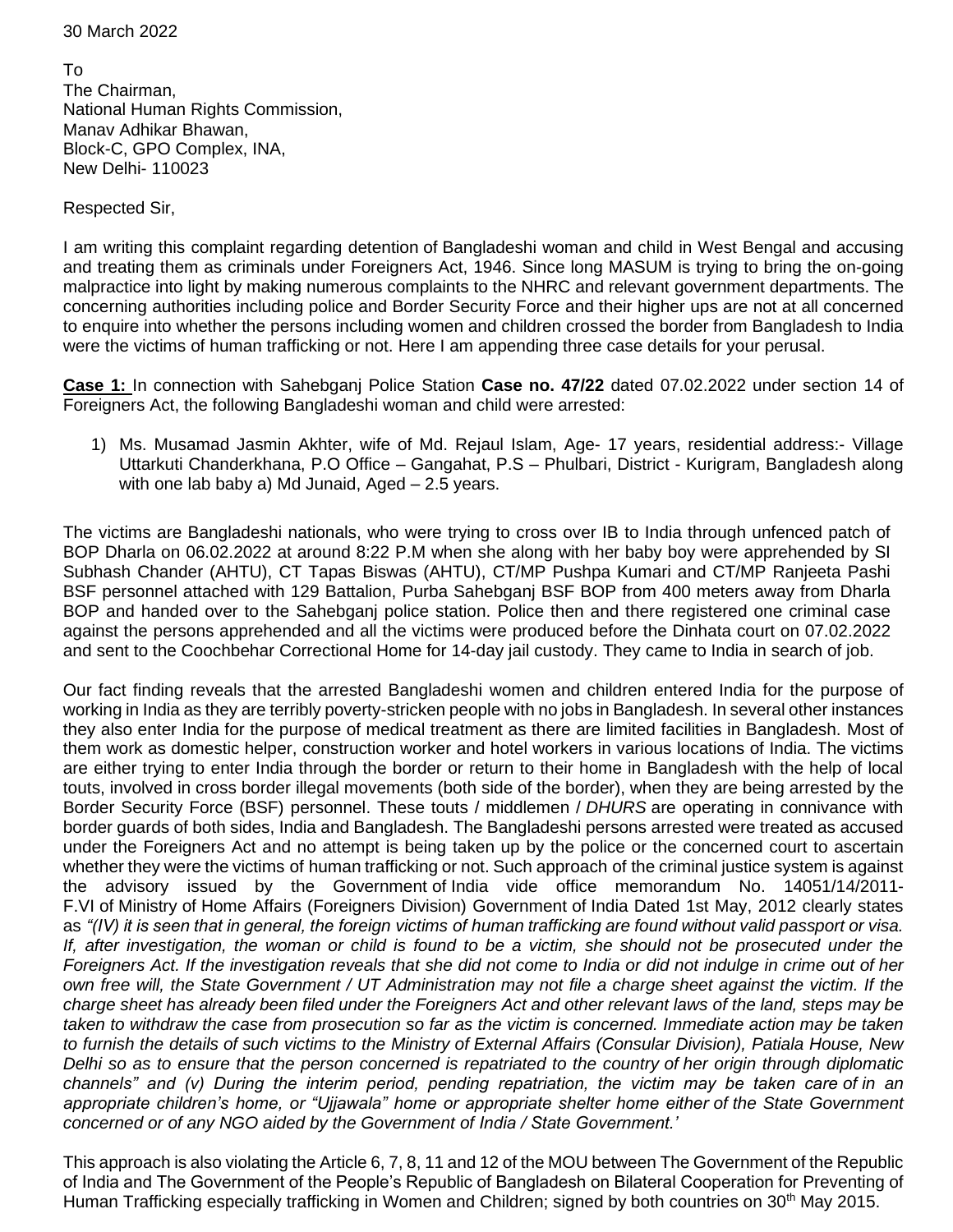The treatment done by BSF, police of West Bengal, the governments of Union and the State including judiciary is proved that the spirit of international laws are not in mind set of those. I hereby recall the decision taken in the Vienna Forum to Fight Human Trafficking, February 2008; fourteen years ago.

I also want to mention that State agencies should pay respect to Constitution of India, in Article 51(c).

The present complaint reflects that the law enforcing agency by arresting the above stated persons and implicating them under the Foreigners Act as accused persons acted mechanically without giving any importance to legitimate entitlements of those arrested persons.

The incidents are not only violating the advisory of Government of India but in violation of Goal Number 16 of Sustainable Development Goals of UN, Government of India is a party to set the goals and obliged to adhere the same.

Under the circumstances I would request your authority to intervene in this present complaint and consider the following demands of justice for the victims: -

- Please issue one guideline on cross border trafficking of Bangladeshi women and children
- The concerned authority must be directed to hold an inquiry in compliance with the advisory issued by the Government of India vide office memorandum No. 14051/14/2011-F.VI of Ministry of Home Affairs (Foreigners Division) Government of India Dated 1st May, 2012 and pending the inquiry the victim women and children must not be treated as accused.
- The victim persons including children should be immediately repatriated to their own country and prosecution launched against them should be withdrawn at the earliest.
- The constant flouting of advisory of Ministry of Home Affairs (Foreigners Division) Government of India by various components of criminal justice administration should be dealt with concern and offenders must be punished accordingly

Thanking you Yours truly

Kirity Roy Secretary, MASUM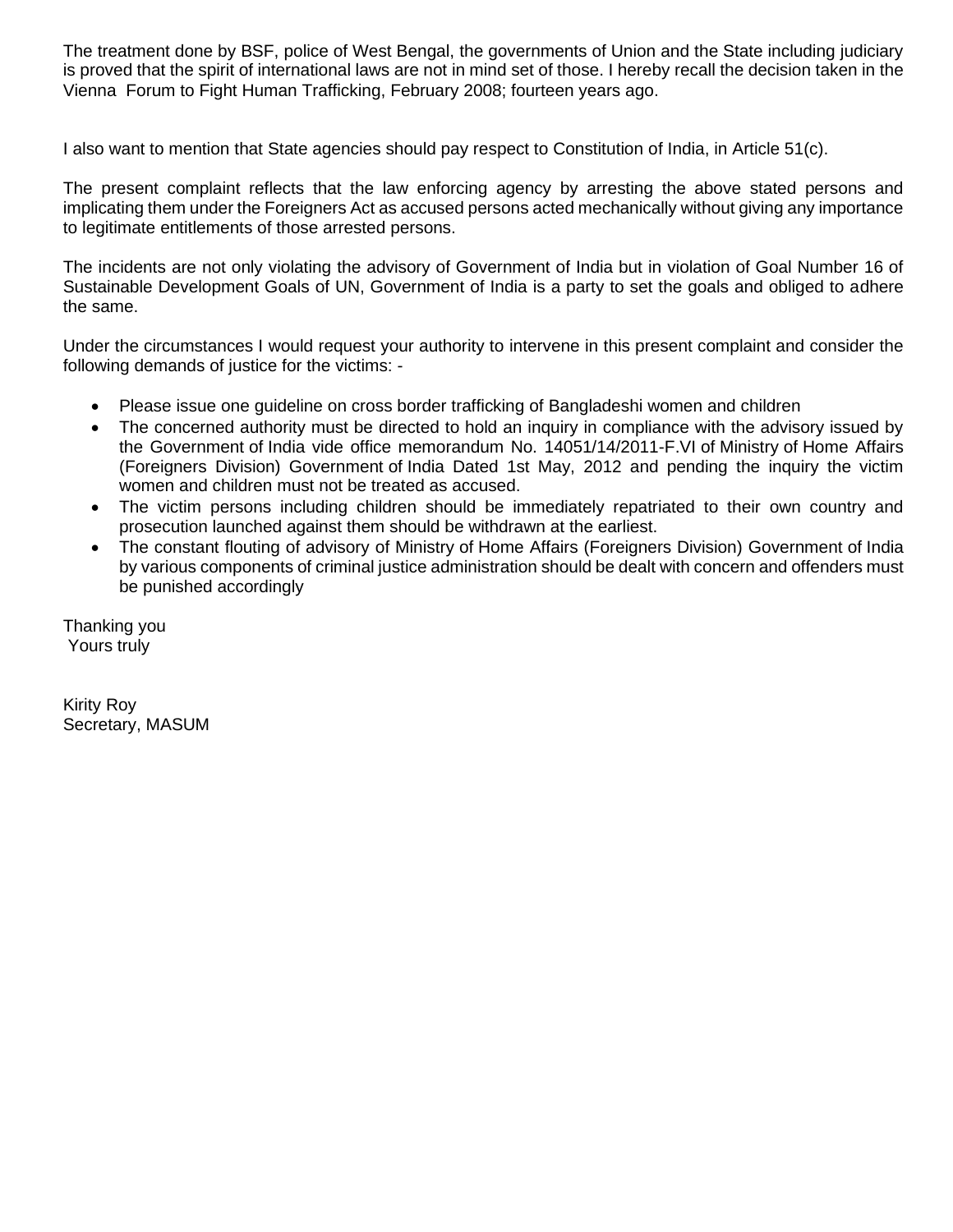## OFFICE OF THE COY COMDR 'A' COY OF 129 BN BSF: BOP PURBA SAHEBGANI

No. Ops/FIR/A/129/2022/46

Dated: 06th Feb. 2022

To.

The Officer In charge Police station, Sahebganj Coochbehar (WB)

## **SUB :- LODGING OF FIR**

It is to inform you that on dated 06th Feb. 2022 at 2015 Hrs SI Subhash Chander (AHTU) along with CT Tapas Biswas (AHTU), CT/MP Pushpa Kumari & CT/MP Ranjeeta Pashi apprehended 03 Bangladesh Nationals i.e. 01 male, 01 female with child (infant male) in AOR of BOP Dharla. As per input from AHTU the duty personnels were alerted about possible movement of BD national trying to cross over IB to India through unfenced patch of BOP Dharla. At 062010 Hrs 01 male, 01 female alongwith 01 male child came at MCP point in AOR of BOP Dharla. The duty personnels stopped them and asked about their identity, on which they hesitated and could not give proper reply and they did not show any identity proof. SI Subhash Chander (AHTU) along with other duty personnels present at the point further inquired from them on which they revealed that they are Bangladeshi nationals and showed their ID proof saved in their mobile, after which they were apprehended. The Post Cdr. and Coy Cdr. Were informed simultaneously and both reached the spot. On further inquiry the apprehen led Bangladeshi persons revealed about their identity as Md Rejaul Islam Age-28 years approx. S/O Md Anchar, Musamad Jasmin Akhter Age-17 year approx. W/o Md Rejaul Islam & Md Junaid -Age-2.5 years approx. S/o Md Rejaul Islam all are resident of Vill- Uttarkuti Chanderkhana PO-Gangahat PS-Phulbari Distt-Kurigram(BD).

## THE DETAILS OF APPREHENDED PERSON ARE AS UNDER-

1. Md Rejaul Islam /\ge-28 years S/O Md Anchar 2. Musamad Jasmin Akhter Age-17 years W/o Md Rejaul Islam 3. Md Junaid - Age-2.5 years S/o Md Rejaul Islam Vill- Uttarkuti Chanderkhana PO-Gangahat PS-Phulbari

 $Dist-Kurigram(BD)$ 

## **ITEM RECOVERED FROM POSSESSION-**

1. Itel keypad mobile without sim card. EMEI No. 354285113790223 & 354285113790231

2. Redmi 9 android Mobile.

EMEI No. 867289054123824 & 867289054123832 Indian Sim Idea with sim No. 89911100001491534599 Mobile No. 8684826935

Readed as 07.02.2022 at OH'S

Nahrobardy

in-charge

Sahebganj Police Station

Dist. - Cooch Behar

hy. Yide CADENO: 214 das: 07.02.20

and Starfed Sabebary Ke Ogeno

 $49722$  dat: 07.02.2022 4 Fareignery Red. and currento to

Pravabendre-

whyou flexing

Officer